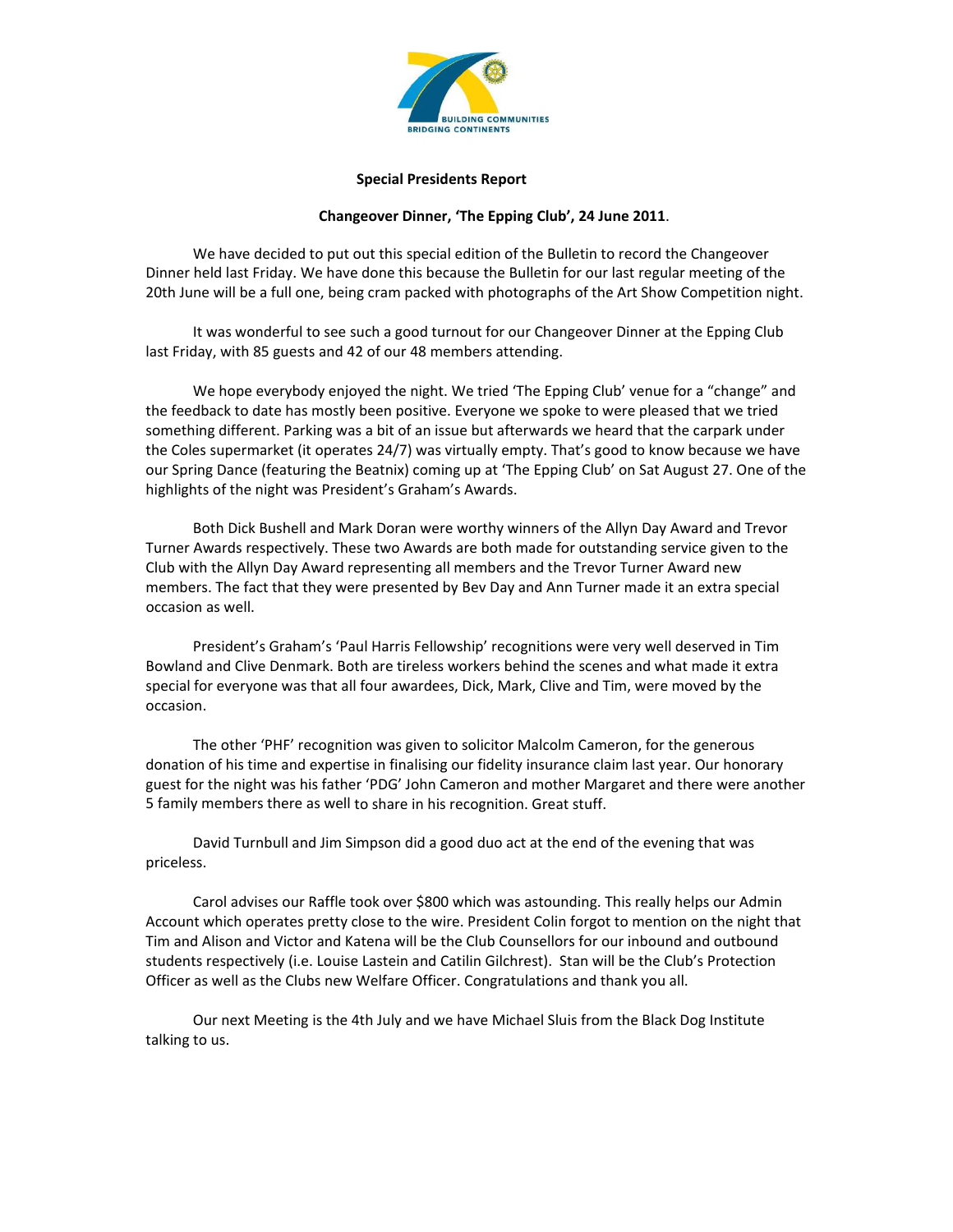

The following Mondays' meeting (11th July) is set down as a Club Forum night. The purpose is to assist with the direction to the Club and to provide input to its office bearers. President Colin would like to hear from members of on any matter they may like to be workshopped on the night.

We were all saddened to hear of Anne Sharpe's mother's sudden passing away. Our Club extends its condolences to Colin, Anne and family.

| <b>Colin McGowan</b> | <b>Graham Cuthbertson</b> |
|----------------------|---------------------------|
| President 2011-12    | Past President 2010-11    |
|                      |                           |

**For the record, below is a repeat of incoming President Colin McGowan's Inaugural speech at 'The Epping Club' on 24th June 2011 and photos taken during the evening!**

- Hon Guest and Past District Governor John and Margaret Cameron
- Past District Governor -Larry and Miriam Jacka
- Immediate Past President -Graham & Judy
- Past Presidents, Rotarians, Partners and Guests

First of all I would like to welcome you all to the 2011/12 Rotary Year. The RI theme for this year is "Reach Within to embrace Humanity"‐ I will talk about that briefly later.

A special thank you to PP Graham for the great job you have done leading us through a very busy year. I hope that I can continue the high standard you have set and don't muck it up. Thank you Judy for your role in supporting Graham and for organising the Partners nights. The year promises to be an exciting one as we move into our 26th year. The strength of the Club has always been in the willingness of its members (and not least their spouses) to stand up when it's counted and make the hard yards. There is no hiding from the fact sometimes it is a challenge to get motivated and volunteer to help out, but once we do, we always manage to have fun. But I don't want to shy away from the point that it isn't always easy. It isn't always easy committing to Rotary obligations on weeknights, weekdays and weekends, when we have a lot of other stuff also going on in our lives. But that's what distinguishes a true Rotarian, a person who "talks the talk and walks the walk".

Looking in the rear view mirror for a minute, we have been very fortunate to have had Rotary Champions like the Turnbull's who have run the Garage Sale for years. Whilst standing down this year from the primary management of it, they are both, David and Jill, still 100% committed to the event, as they are to every other activity in the Club. Words can't say thank you enough you for what you have done for the Club, year in year out.

Similarly with Dick Bushell who is moving on to a life without Rotary. Like the Turnbull's, with Dick it wasn't just being there on the day, but being there leading up to the day. We have witnessed this many times. Thank you so much Dick. You have been an invaluable Rotarian. There are other names who are also great Champions of the Club but I am conscious that if I name them, it could be a precursor to them stepping aside –and I don't want to inflict that on myself.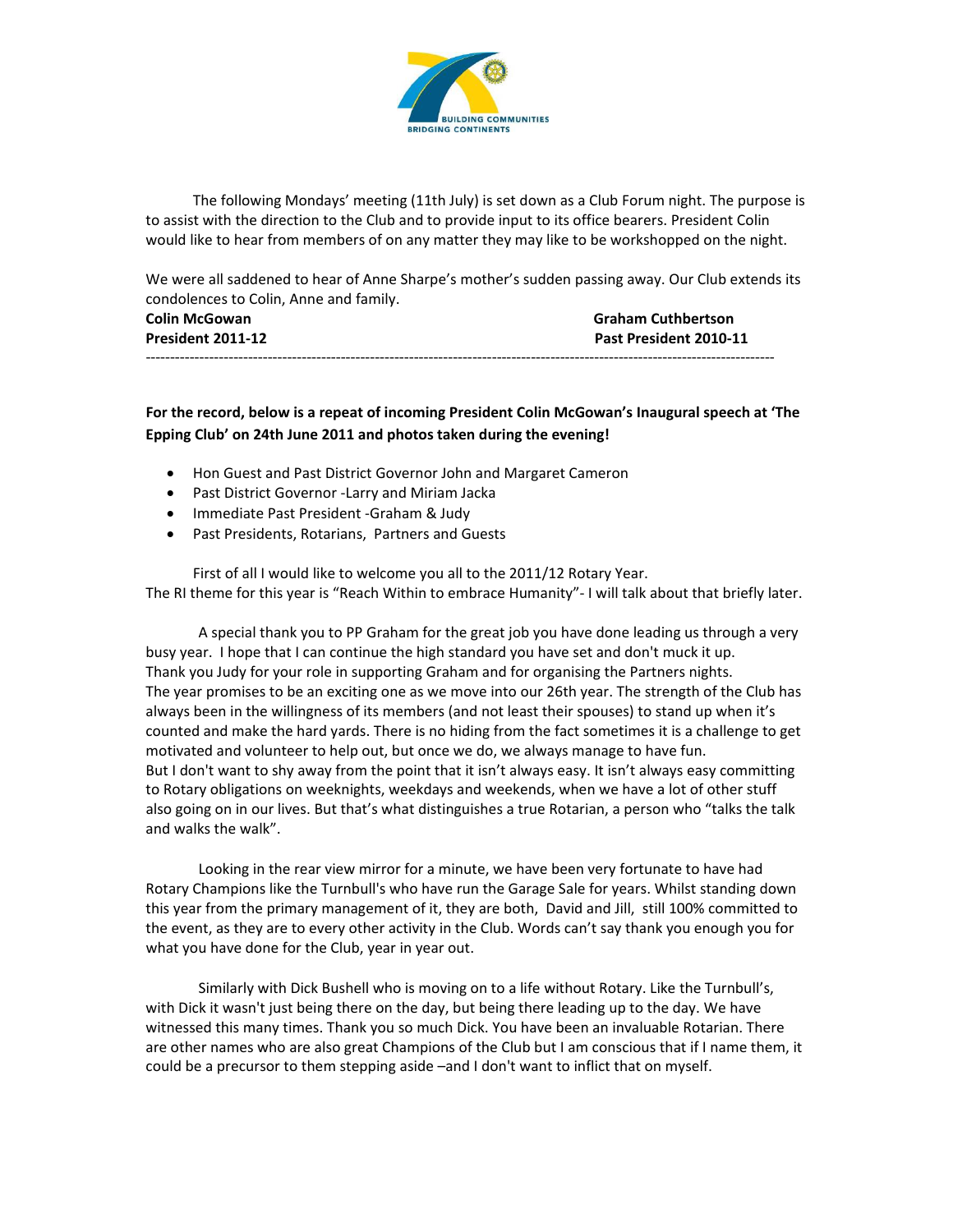

Looking forward now, these member movements have made us refocus on resetting a more solid, a more durable and a more equitable platform for how we run the major activities in the Club.

And this forms one of the two major objectives I would like to achieve this year.

Its' not rocket science but this objective (or Grand Plan if you like), is to develop a platform where we have more than one Champion for each Major Project that we embark upon-particularly in the lead up stage. This will be a more durable structure and will share the responsibility more equally than previously. As they say, many hands make light work.

I call this objective Change for reasons that might become obvious later. I know we are already sharing the load a bit now but I would like to develop it further. We have started to implement this "Change" strategy in our Garage Sale Planning Meetings, but we haven't tested it fully with all our members yet. I hope it gets member support.

My other objective for the year is also not rocket science, but it is based on Continunity. Of having Continuity with the things that make our Club strong, but improving them where I can.

My eye is particularly focussed on:

- $\triangleright$  More New blood and succession planning
- $\triangleright$  An interesting and varied Speaker and Meeting Programe. We don't like mundane routine meetings.
- $\triangleright$  Action in the field. We like doing things. We like helping people less fortunate than ourselves, and we like developing talent. We like action.
- $\triangleright$  Fun. We like having fun and our Clubs social program has always been excellent thanks to some great organisers who run our fun factory side of things.

If I can accomplish those two broad objectives during my year of:

‐Changing the way we manage our Big Events and

‐Maintaining Continuity of the things that we do well and that make that make us strong but endeavouring to improve them where I can, then I know, at the end of next year, I will be able to hand over the outfit in good shape and hopefully even stronger, and therefore god willing, without having mucked it up for the incumbent, Mr Hamer.

I would now like to talk about money (but not money in the nasty sense like fees and things) but money in terms of what Charities will be the beneficiary of our fund raising activities this 2011‐ 12 year.

One of the new Charities we are proposing to support is the 'Black Dog Institute'. The 'Black Dog Institute' works in the field of depression and bipolar disorders. The Institute is a not-for-profit, educational, research and clinical facility attached to the Prince of Wales Hospital here in Sydney. Bipolar depression in young people as well as the older generation for many reasons seems to be increasing, and is of great concern to us all. I would hazard a guess and say almost everyone in this room, has had some connectivity with it, either personally or through family or a friend.

You might ask why is it called the 'Black Dog Institute'? It's a euphemism that was used by Winston Churchill who suffered bipolar depression and he used it to conceal his mental illness. He called it "The Black Dog." He was also fond of saying that hard work kept it from the door.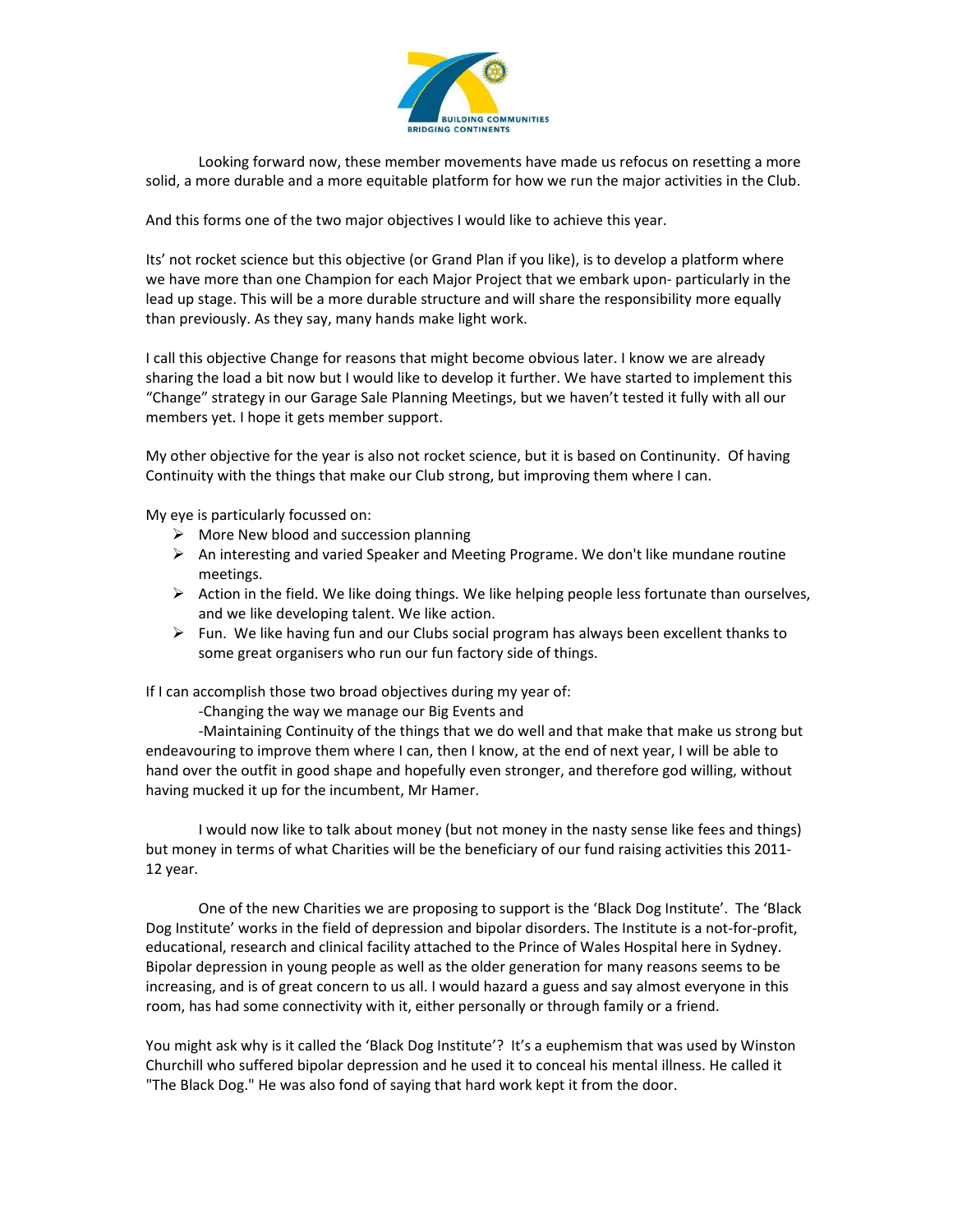

In a similar vein Operation Hope is a great cause and we will also be supporting them again his year. It gives young people at risk the opportunity to gain self esteem and confidence and have goals to move forward in their life.

Lifeline, the charity often used by people as a last resort before self harm is also on our list, as is Warrah, the school and residential care facility at Dural for young and older citizens with mental and physical impairments.

Finally but not least of all The Rotary Foundation. It has always been an important part of our Clubs giving and we continue to support the international humanitarian work it does.

Before I ask the new Board to come up, I mentioned before the RI theme for 2011‐12 is "REACH WITHIN TO EMBRACE HUMANITY".

This theme was set by our incoming RI President, Kalyan Banerjee from India. Banerjee believes that once Rotarians find their inner strength, they can accomplish great things in their communities and around the world.

He wants us this year to particularly focus on 3 things- Family, Continuity, and Change. Family, including the Rotary Family he advocates as being the starting point in serving others. This is the building block for everything else, and therefore it must be strong.

Banerjee's Continuity theme revolves around his desire that we don't take our eye of the ball with what we are doing well at present- such as polio eradication, humanitarian work and new generation work etc etc.

His third focus is on Change and it is probably best summed up by his citing of Mahatma Gandhi's call which was "be the change you wish to see in the world'

I have tried to weave Banergee's themes into my objectives for the Club this year, I hope I can do it justice.

The new Board.

I would like to ask PDG's Larry and John to help me with presenting this year's Directors pins please. It is with great pleasure that I introduce the new board for 2010/11

Immediate Past president – Graham Cuthbertson President Elect and Club Service Director – Rob Hamer Secretary‐ Barry Lambert Treasurer ‐ Bob Davison Community Service Director – Tony Makin International Service Director – Clive Denmark Membership Director‐ Carol Russell Vocational Service Director – Peter Cleary New Generations Director (Youth Service Director) – Rosemary Clarke Foundation and Public Relations Director‐ PDG Larry Jacka

Could I ask all of the Rotarians and Guests to acknowledge the team that will lead this Club in 2011/12.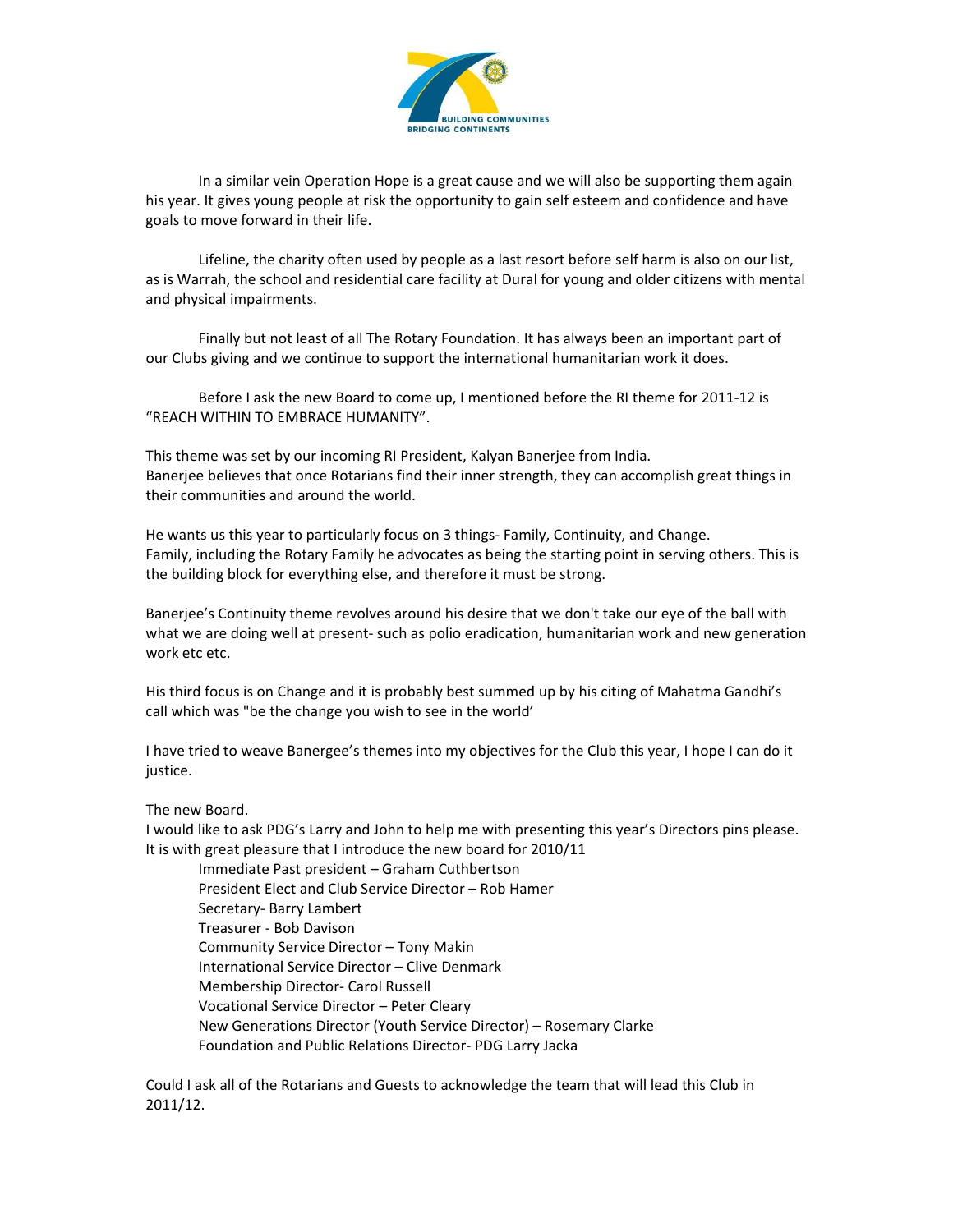

MC Ross Ballinger 'PDG' John Cameron





'PDG' Larry Jacka (below) President Graham Cuthbertson with opening remarks



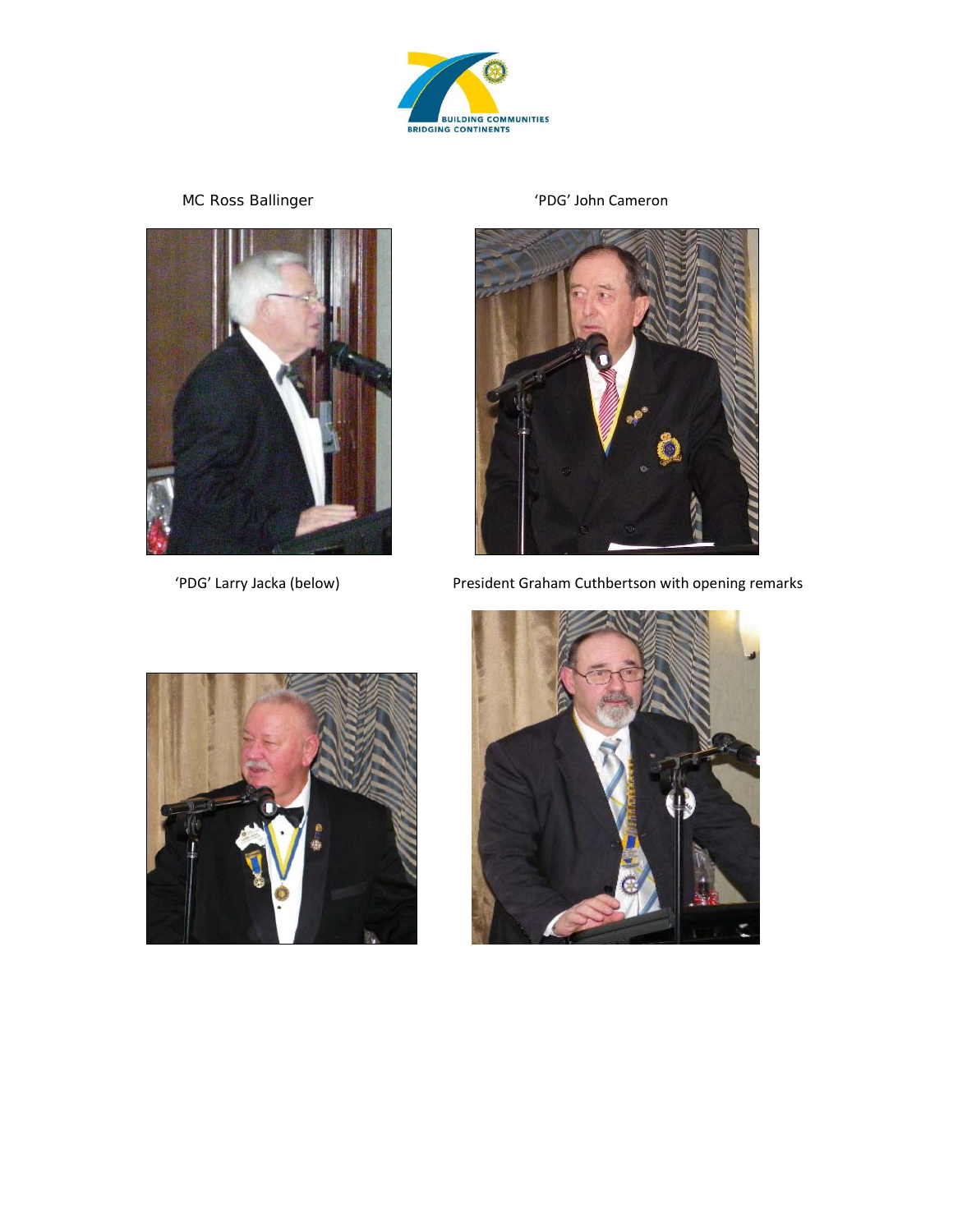

Margaret McGowan and Judy Cuthbertson Ann Turner and Margaret McGowan









Barry Lambert and President Graham - David Turnbull handing over Sergeant's duties to Jim Simspon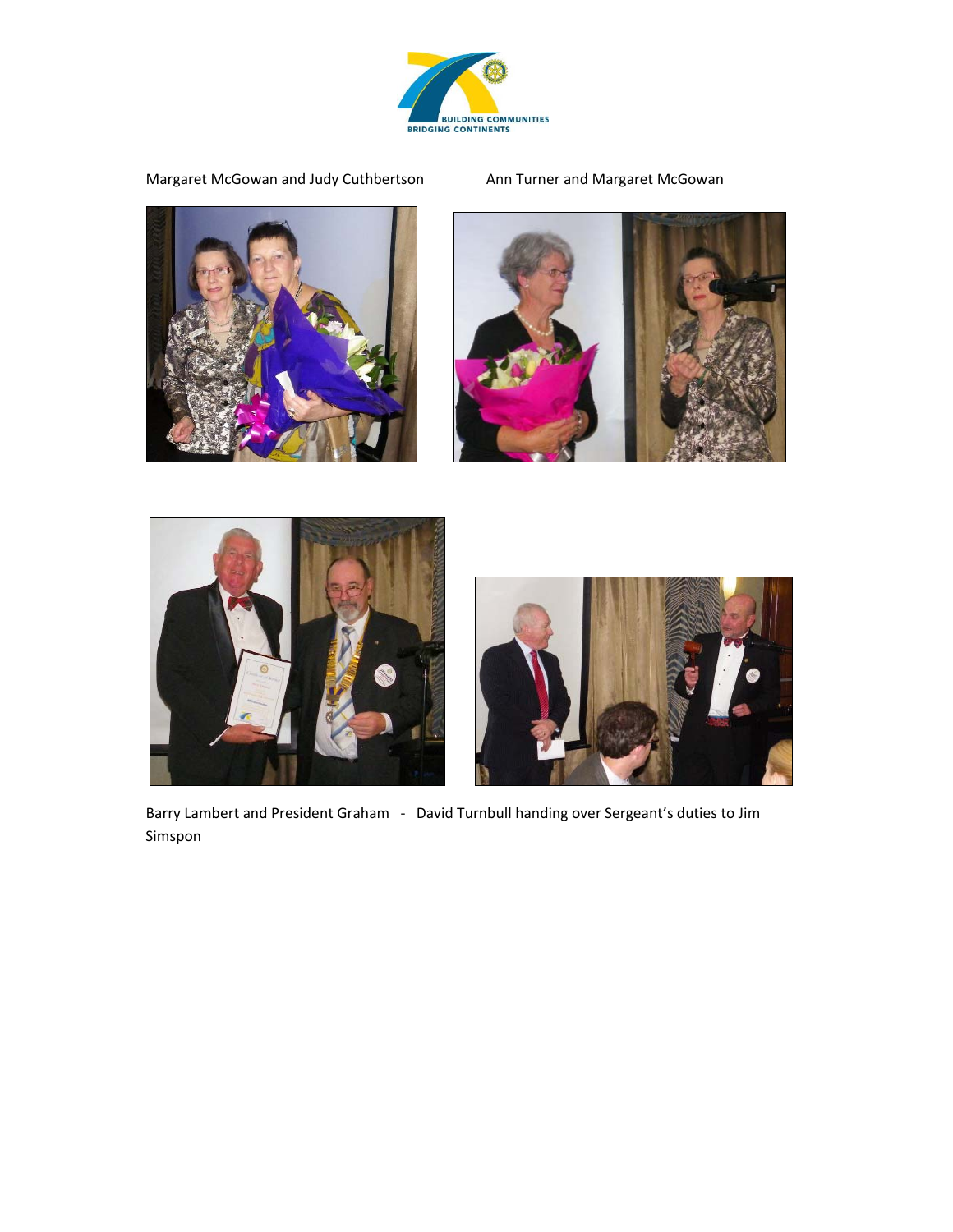

Colin McGowan and Pres. Graham David Turnbull with Pres. Graham



Carol Russel with Pres. Graham **8. A. S. Equate Pres. Graham** Rob Hamer with Pres. Graham





Cawas Sahukar and Pres. Graham Tim Bowland and Pres. Graham





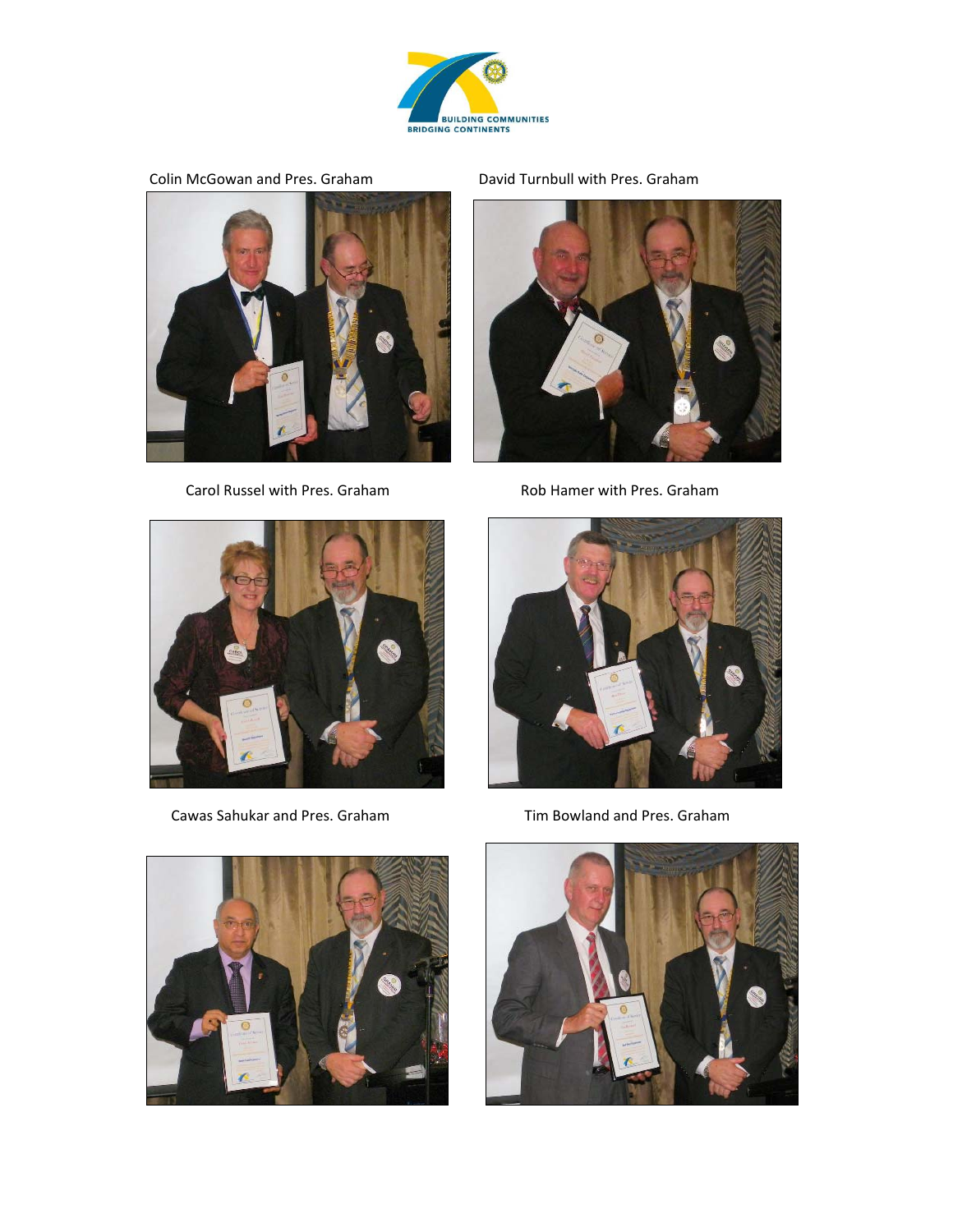

ERIDGING CONTINENTS<br>Pres. Graham, Malcolm Cameron, Colin McGowan Pres. Graham and Clive Denmark



Ann Turner, Mark Doran, Pres. Graham **Brann Brand Bushell, Bev Day, Pres. Graham** 







(below)P.P. Graham receiving a copy of the past years' Bulletins



(above) P.P. Graham, New President Colin McGowan, 'PDG' John Cameron